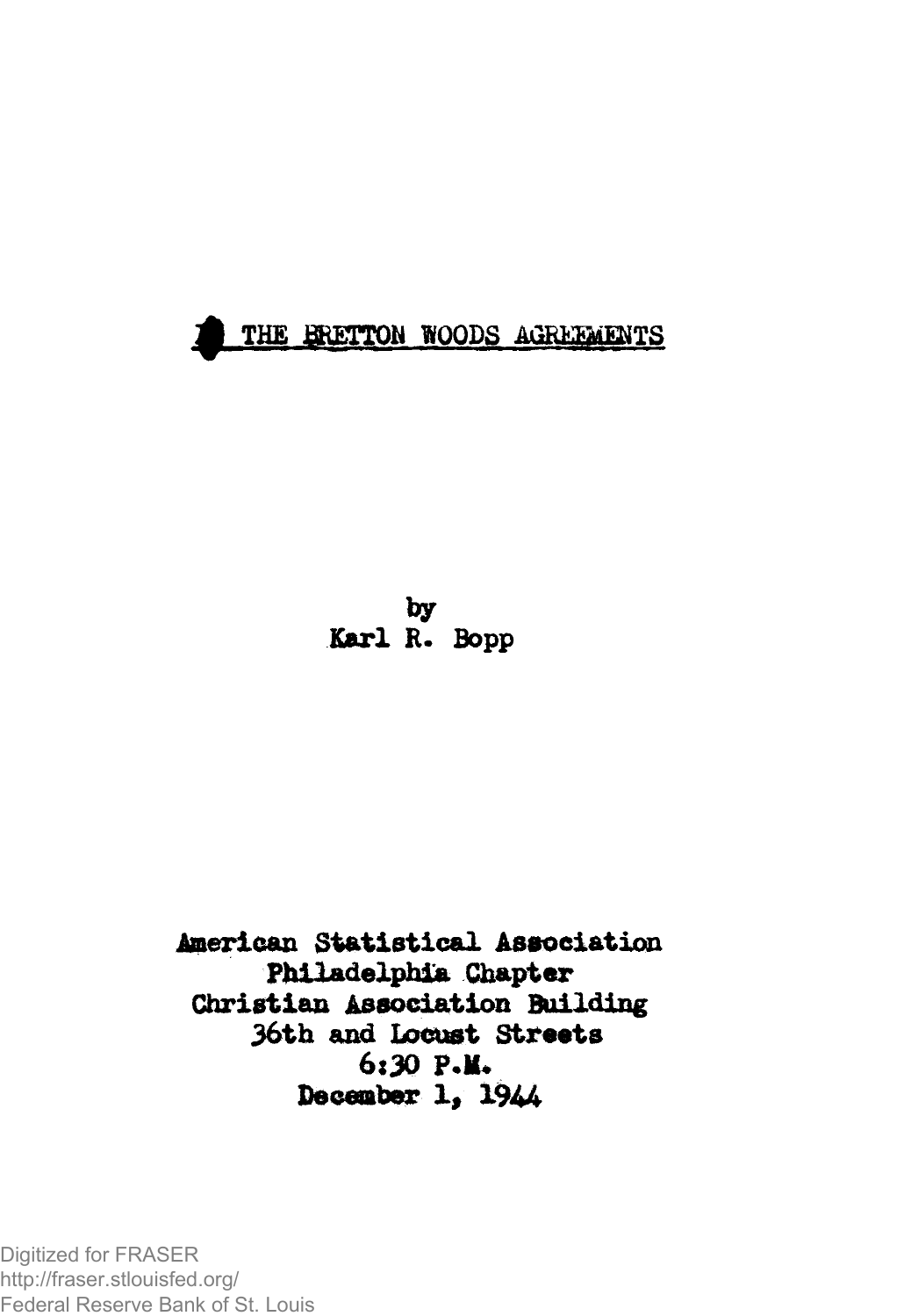## **M** THE BRETTON WOODS AGREEMENTS

- **I. The pattern of post-war international relations Dumbarton Oaks; General Assembly of United Nations**
	- **1« Security Council political**
	- **2. Economic and Social Council coordinating body**
		- **A.** UNKKA<br>**B.** Food
		- **B. Food and Agriculture**
		- **C. International Trade Body**
		- **D. International Monetary Fund**
		- **E. International** Bank **for Reconstruction and Development**
- II. International finance Bretton Woods
	- **1. The atmosphere of Bretton Woods**
		- **A. Fundamental agreement on**
			- **a. Prosperity has no fixed limits the more other nations enjoy the more each nation will have for itself.**
			- **b. Prosperity, like peace, is indivisible.**
				- **Poverty wherever it exists threatens all - cannot be localized.**
		- **8« Disagreements on details of plans at the outset but recognition of necessity to give and take.**

Digitized for FRASER http://fraser.stlouisfed.org/ Federal Reserve Bank of St. Louis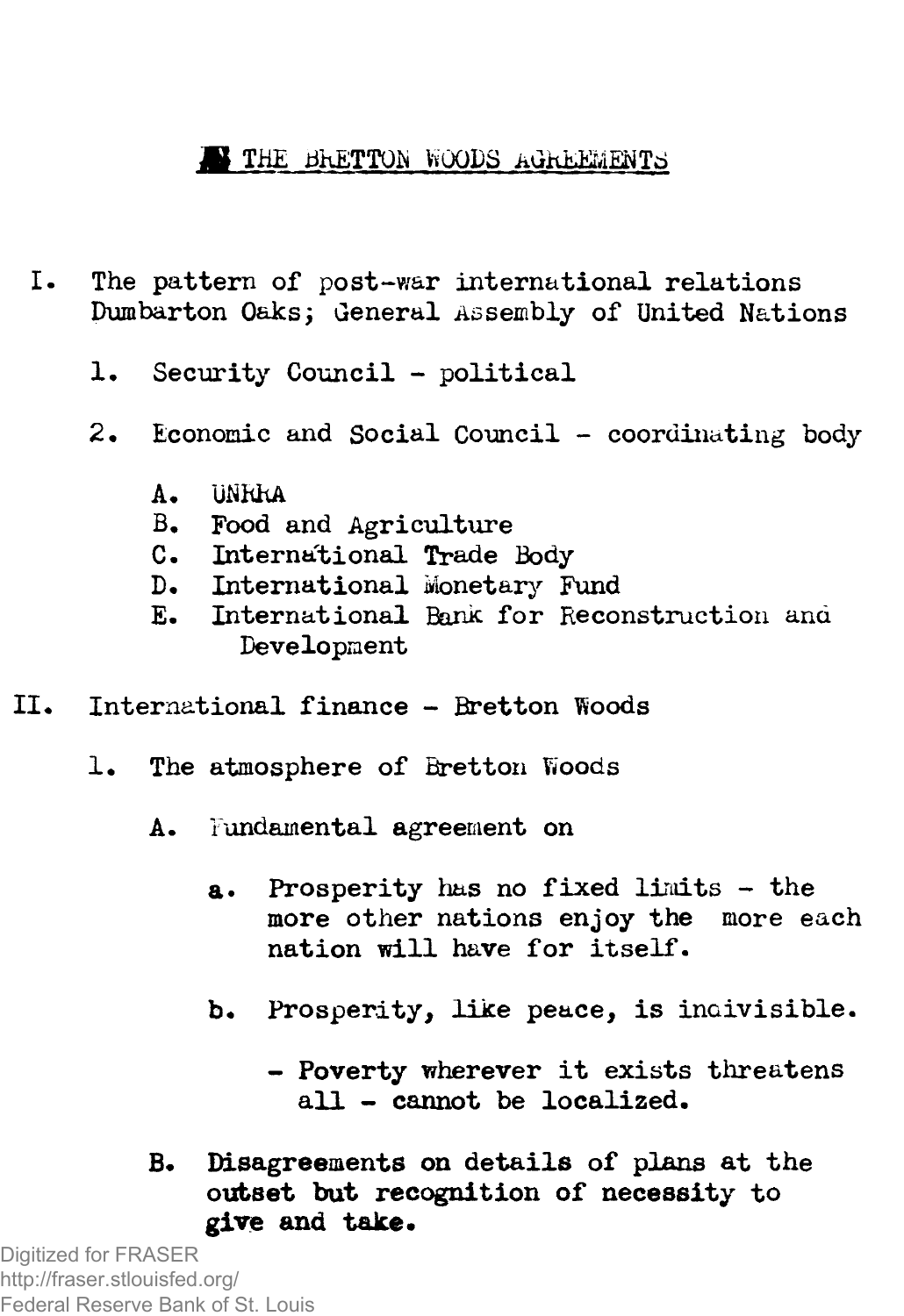**No one completely satisfied; but dissatisfaction equitably distributed.**

- **i. Major financial tasks**
	- **A. To establish and maintain an orderly system of international currency relationships**
	- **B. To revive international investment**
- **III. The International monetary Fund**
	- **1. Purpose: to establish a reasonably stable** standard of international exchange to which **all countries can adhere without sacrificing the freedom of action necessary** to **meet their internal economic problems.**
	- **2. Nature of ]roblems to be solved: disequilibria in international payments**
		- **A. Fundamental disequilibrium**
			- **a. Affects all countries**
			- **b. Solutions are**
				- **(1) Restrictions**
				- **(\*) Change in internal value**
				- *0 )* **Change in external value**
		- **B. Temporary disequilibrium**
			- **a. Origin New Zealand illustration Nash**

Digitized for FRASER **b. b. Remedies** http://fraser.stlouisfed.org/ Federal Reserve Bank of St. Louis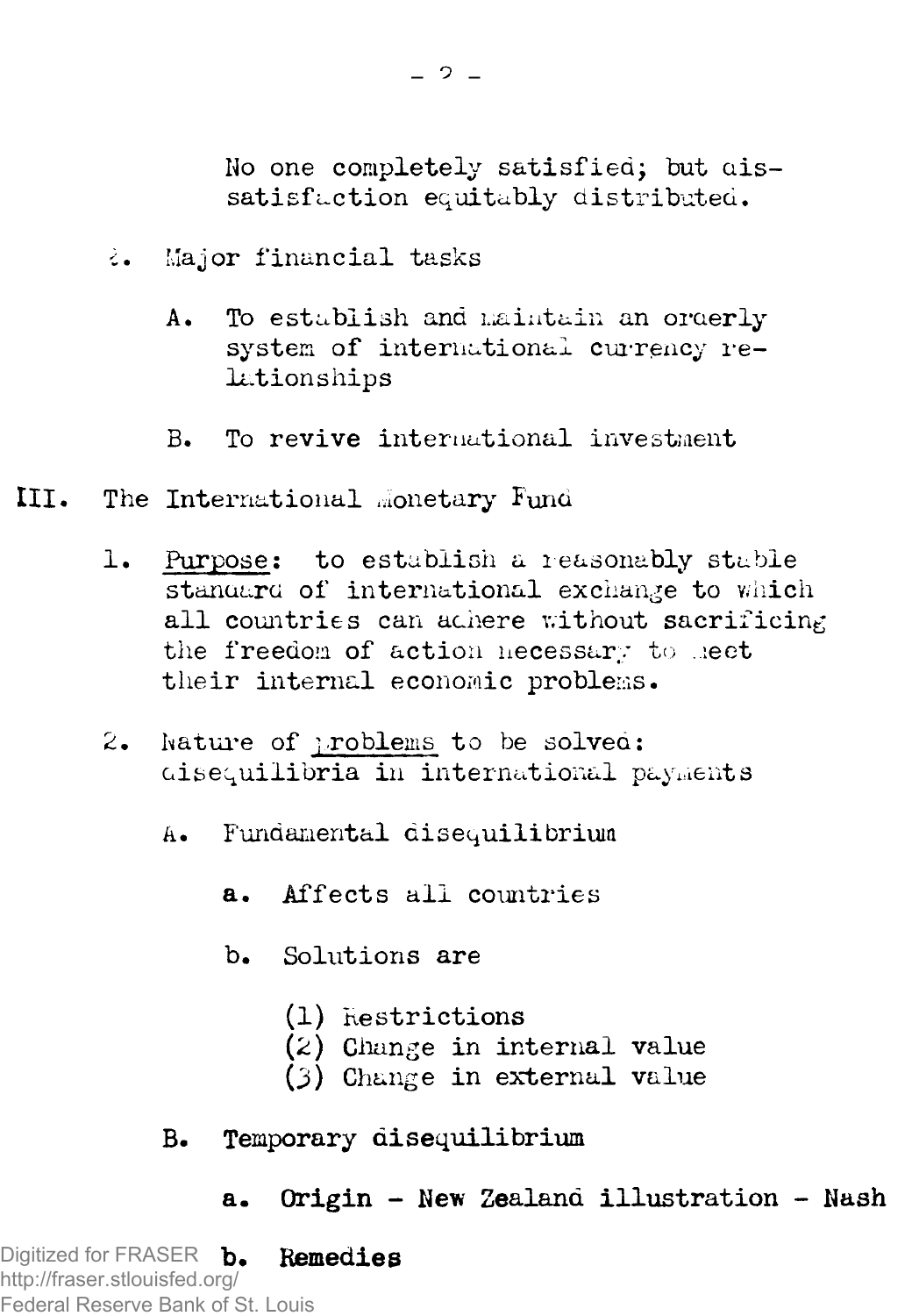$3.$ 

4.

- **c. Pool or fund to tide over emergencies**
- **(1) Report after 3 years Consent to continue after 5 years**
- a. Guarantee of gold value of the Fund

**b. Reduction and eventup.1 elimination of**

- 
- 
- **A. Stable but not rigid exchange rates**

**exchange restrictions**

5. Principles of the International Monetary Fund

**B. Key-country approach**

- **Major current proposals A. Ahe International Monetary tuna - nistory**
- **C. Bilateral clearing agreements**

D. **Exchange controls, quotas, etc.**

- **B. Multiple currency systems**
- A. **Competitive exchange depreciation**
- The "solutions" adopted in the interwar period
- 
- **(3) Provide tempoiary funds**
- **(2) Restrict purchases to available exchange**
- $\overline{2}$

(1) Depreciate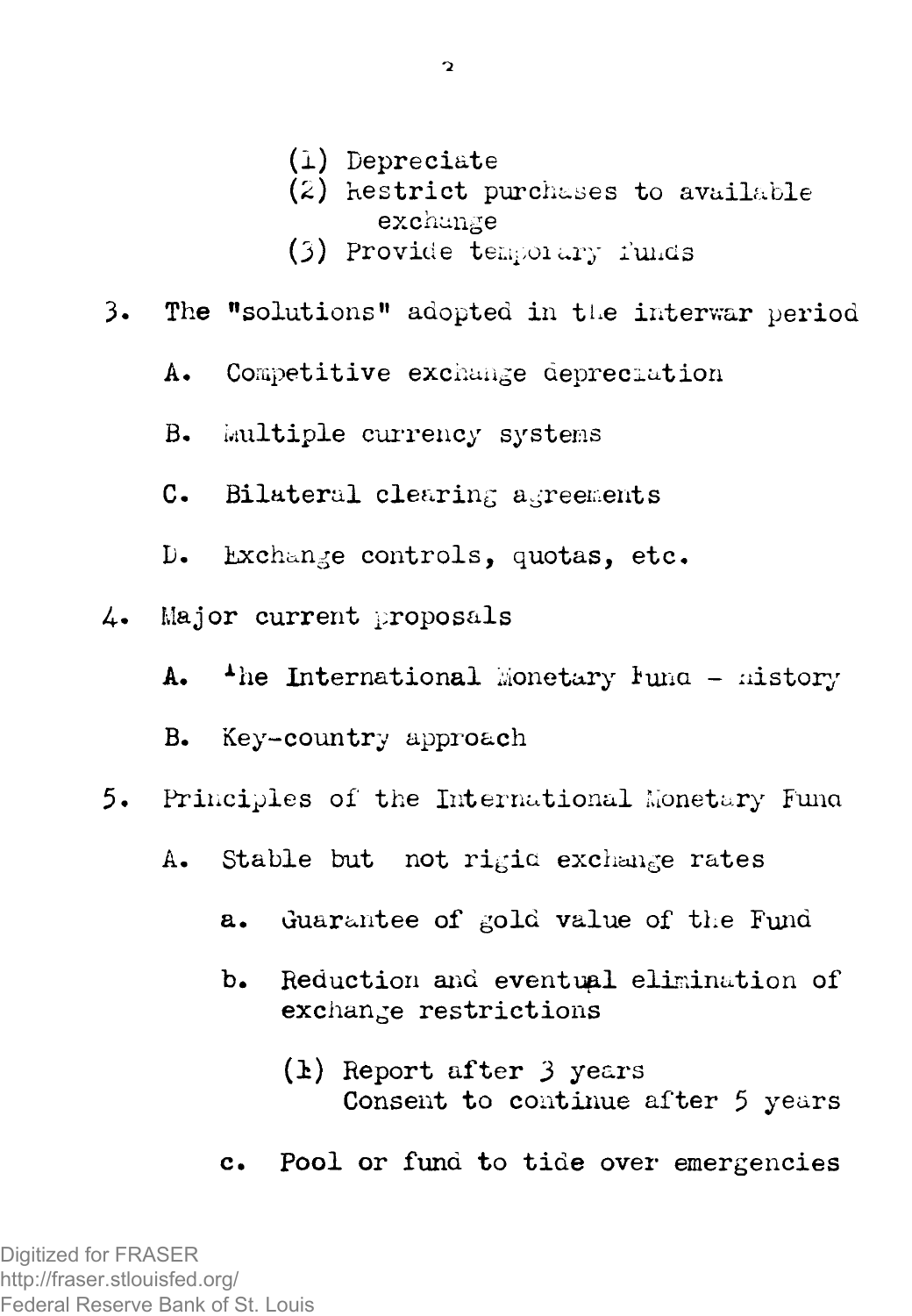**25% of quota or 10% of holdings in gold.**

**Remainder in local currency.**

- **(2) Each uiember has limited access to the pool; limitations -**
	- **(a) 25% of quota per year**
	- **(b) 200% of quota total**
	- **(c) Repurchases**
	- **(d) Uses**
	- **(e) Charges distribution of income**
	- **(f) Declaring ineligible**
- **6". Management**
	- A. Voting 250 +  $\frac{900 \text{ kg}}{100,000}$
	- **B. Board of governors**
	- **C. Executive directors at least 12**
		- **5 appointed by largest quota members**
		- **2 nonappointing American republics**
		- **5 other nonappointing members**
		- **2 largest "creditors" after 2 years**
	- **D. Managing director**

## **7. The key-country approach**

Digitized for FRA**Diverse proposals - not clear cut** http://fraser.stlouisfed.org/ Federal Reserve Bank of St. Louis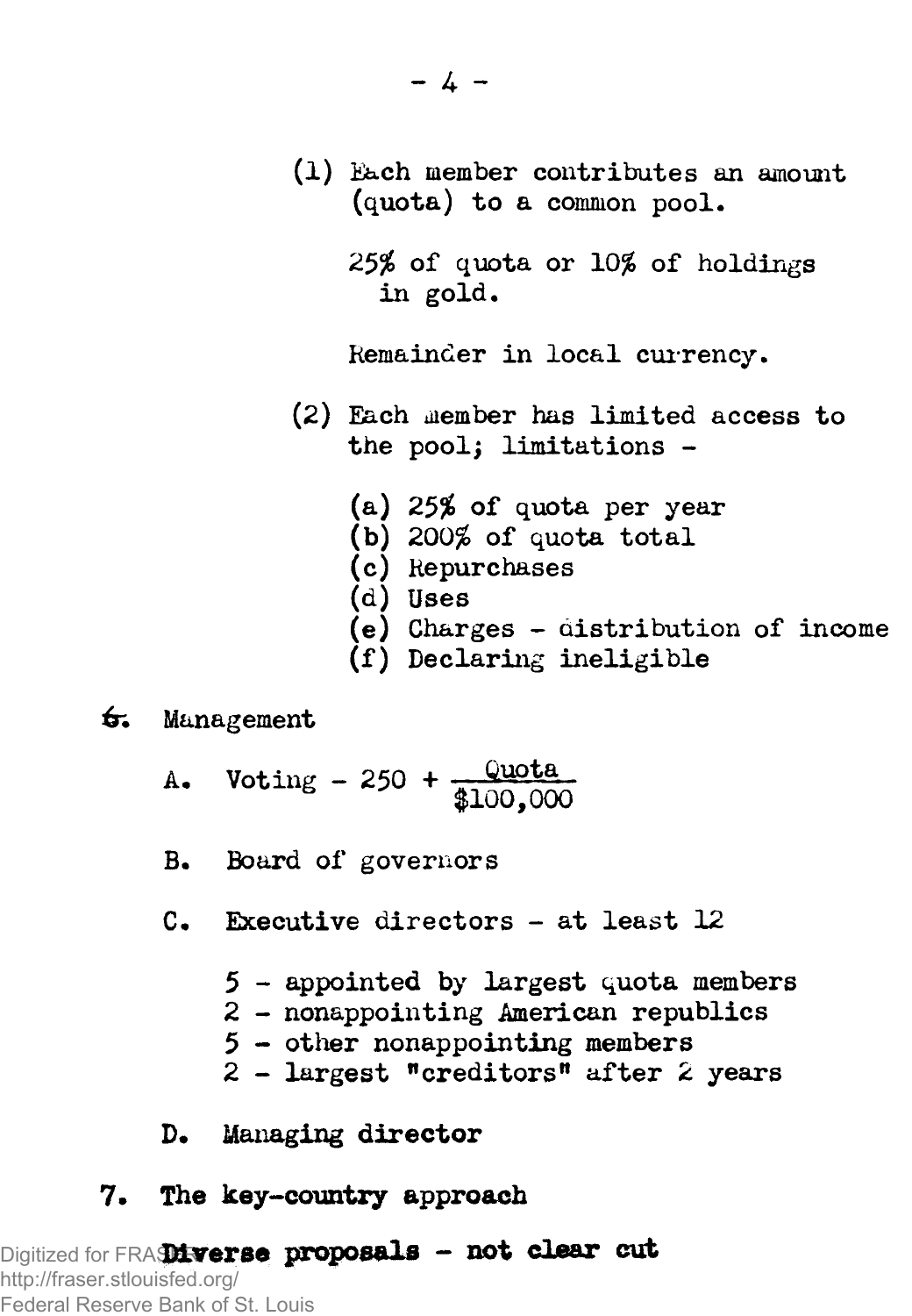- **Principles**
	- **a.** Initial United States-United Kingdom **agreement on steriin^/aollar rate.**

**Other currencies linked to one or the other.**

**b. Large (S5 billion) ¿rant-in-aia or ¿ift or loan to Gr-at Britain.**

> **Aid to others as they aaopt policies vie consiaer appropriate.**

- $\kappa$ . Similarities and differences between the two **'oaches**
	- À. **Similarities**
		- **a. Success of both depenas upon reduction in trade barriers and sound internal financial ana economic policies.**
		- **b. Dollar-sterling rate curcial.**
		- **c. Chief responsibility and authority to major countries.**
		- **d. Provide stabilization credits.**
	- **B. Dissimilarities**
		- **a. Hole of small nations.**
		- **b. Fund discourages, key-country encourages formation of blocks**

Digitized for FRASER http://fraser.stlouisfed.org/ Federal Reserve Bank of St. Louis